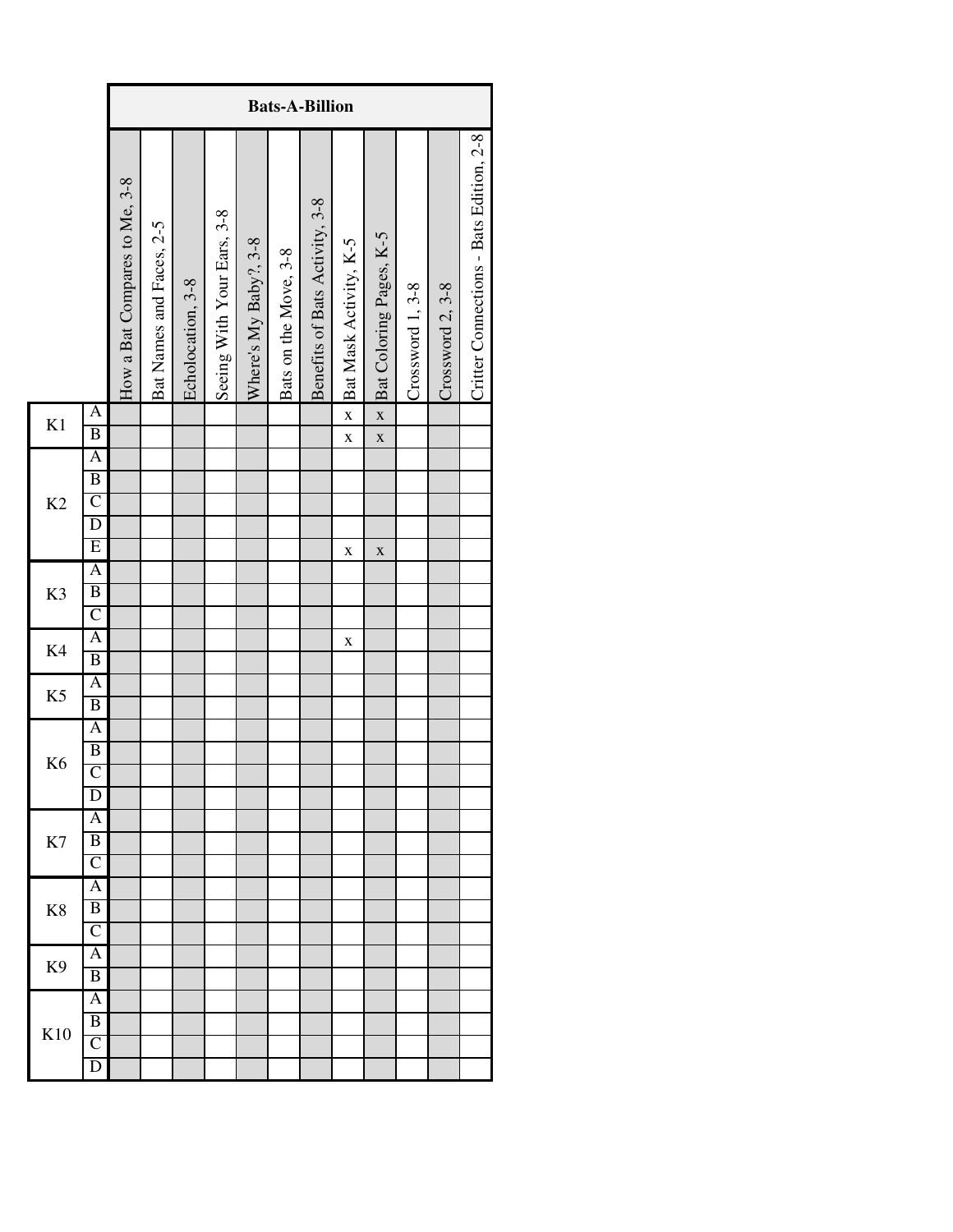|       |                                                                           |                               | <b>Bats-A-Billion</b>    |                   |                            |                       |                       |                                |                            |                                                    |                  |                  |                                         |  |
|-------|---------------------------------------------------------------------------|-------------------------------|--------------------------|-------------------|----------------------------|-----------------------|-----------------------|--------------------------------|----------------------------|----------------------------------------------------|------------------|------------------|-----------------------------------------|--|
|       |                                                                           | How a Bat Compares to Me, 3-8 | Bat Names and Faces, 2-5 | Echolocation, 3-8 | Seeing With Your Ears, 3-8 | Where's My Baby?, 3-8 | Bats on the Move, 3-8 | Benefits of Bats Activity, 3-8 | Bat Mask Activity, K-5     | Bat Coloring Pages, K-5                            | Crossword 1, 3-8 | Crossword 2, 3-8 | Critter Connections - Bats Edition, 2-8 |  |
| 1.1   | $\overline{\mathbf{A}}$<br>$\overline{B}$                                 |                               |                          |                   |                            |                       |                       |                                | $\mathbf X$<br>$\mathbf X$ | $\overline{\mathbf{X}}$<br>$\mathbf{\overline{X}}$ |                  |                  |                                         |  |
| 1.2   | A<br>$\overline{B}$<br>$\overline{C}$<br>$\overline{D}$<br>$\overline{E}$ |                               |                          |                   |                            |                       |                       |                                | $\bf{X}$                   | $\mathbf X$                                        |                  |                  |                                         |  |
| 1.3   | $\overline{A}$<br>$\overline{B}$<br>$\overline{C}$                        |                               |                          |                   |                            |                       |                       |                                |                            |                                                    |                  |                  |                                         |  |
| 1.4   | $\mathsf{A}$<br>$\overline{B}$                                            |                               |                          |                   |                            |                       |                       |                                | $\mathbf X$                |                                                    |                  |                  |                                         |  |
| 1.5   | A<br>$\overline{B}$<br>$\overline{C}$                                     |                               |                          |                   |                            |                       |                       |                                |                            |                                                    |                  |                  |                                         |  |
| 1.6   | A<br>$\overline{B}$<br>$\overline{C}$                                     |                               |                          |                   |                            |                       |                       |                                |                            |                                                    |                  |                  |                                         |  |
| 1.7   | A<br>$\overline{B}$<br>$\overline{\rm C}$                                 |                               |                          |                   |                            |                       |                       |                                |                            |                                                    |                  |                  |                                         |  |
| 1.8   | $\overline{\mathbf{A}}$<br>$\overline{B}$<br>$\overline{\mathsf{C}}$<br>D |                               |                          |                   |                            |                       |                       |                                |                            |                                                    |                  |                  |                                         |  |
| 1.9   | A<br>$\overline{B}$<br>$\overline{\rm C}$                                 |                               |                          |                   |                            |                       |                       |                                |                            |                                                    |                  |                  |                                         |  |
| 1.10. | $\overline{\rm A}$<br>$\overline{B}$<br>$\overline{\rm C}$<br>D           |                               |                          |                   |                            |                       |                       |                                |                            |                                                    |                  |                  |                                         |  |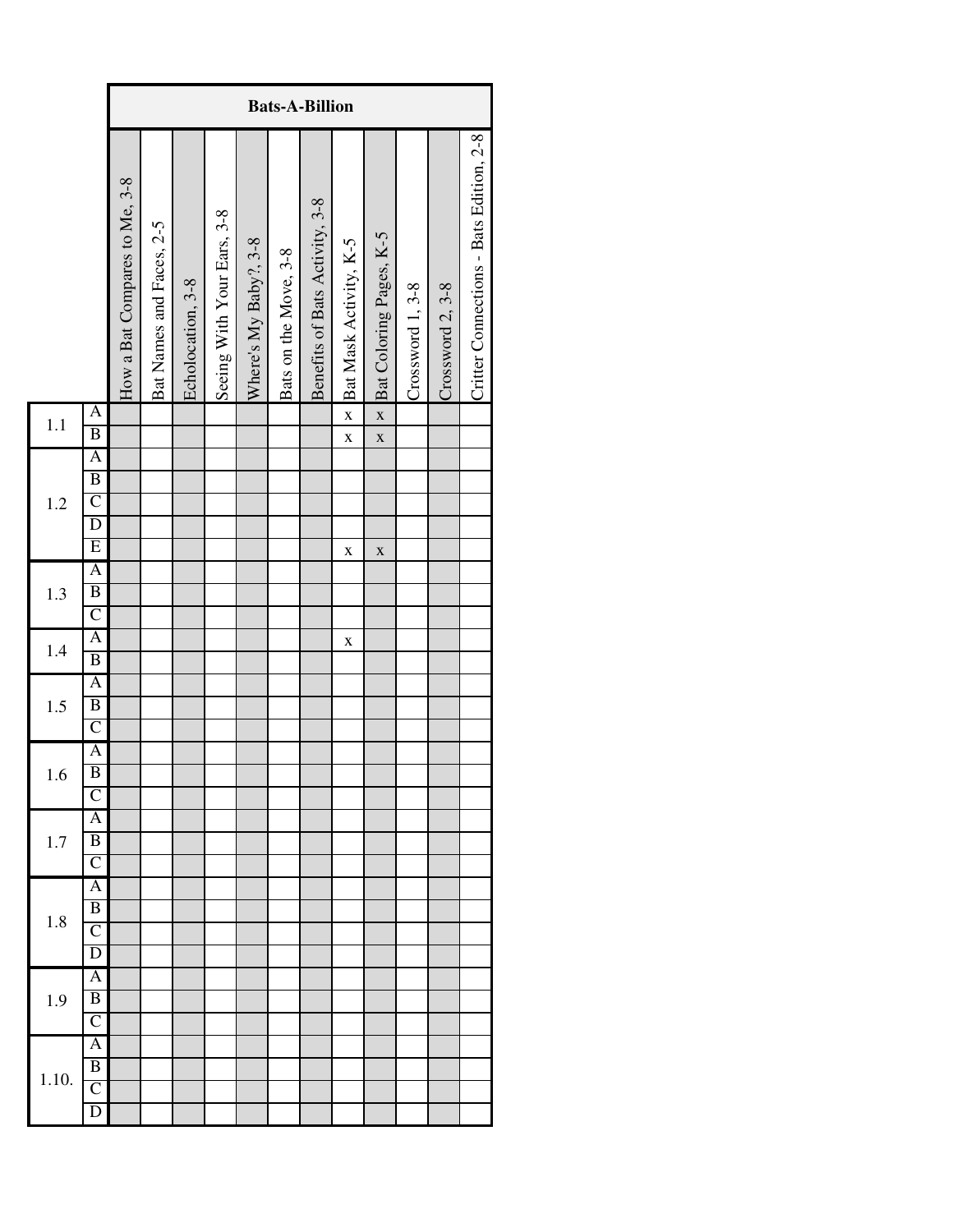|       |                                                                                                          |                               |                          |                   |                            |                       |                       | <b>Bats-A-Billion</b>          |                            |                                         |                  |                  |                                         |
|-------|----------------------------------------------------------------------------------------------------------|-------------------------------|--------------------------|-------------------|----------------------------|-----------------------|-----------------------|--------------------------------|----------------------------|-----------------------------------------|------------------|------------------|-----------------------------------------|
|       |                                                                                                          | How a Bat Compares to Me, 3-8 | Bat Names and Faces, 2-5 | Echolocation, 3-8 | Seeing With Your Ears, 3-8 | Where's My Baby?, 3-8 | Bats on the Move, 3-8 | Benefits of Bats Activity, 3-8 | Bat Mask Activity, K-5     | Bat Coloring Pages, K-5                 | Crossword 1, 3-8 | Crossword 2, 3-8 | Critter Connections - Bats Edition, 2-8 |
| 2.1   | A<br>$\overline{B}$                                                                                      |                               | $\mathbf X$              |                   |                            |                       |                       |                                | $\mathbf X$<br>$\mathbf X$ | $\overline{\mathbf{x}}$<br>$\mathbf{X}$ |                  |                  | $\mathbf X$                             |
| 2.2   | $\overline{A}$<br>$\overline{B}$<br>$\overline{C}$<br>$\overline{D}$<br>$\overline{E}$<br>$\overline{F}$ |                               | $\bf{X}$                 |                   |                            |                       |                       |                                | $\mathbf X$                | $\mathbf X$                             |                  |                  | $\mathbf X$                             |
| 2.3   | A<br>$\overline{B}$<br>$\overline{C}$                                                                    |                               |                          |                   |                            |                       |                       |                                |                            |                                         |                  |                  |                                         |
| 2.4   | $\mathbf{A}$<br>$\overline{B}$                                                                           |                               |                          |                   |                            |                       |                       |                                | X                          |                                         |                  |                  |                                         |
| 2.5   | A<br>$\overline{B}$<br>$\overline{C}$<br>$\overline{D}$                                                  |                               |                          |                   |                            |                       |                       |                                |                            |                                         |                  |                  |                                         |
| 2.6   | Α<br>$\overline{\mathbf{B}}$<br>$\overline{\mathsf{C}}$                                                  |                               |                          |                   |                            |                       |                       |                                |                            |                                         |                  |                  |                                         |
| 2.7   | Ā<br>B<br>$\overline{\rm C}$                                                                             |                               |                          |                   |                            |                       |                       |                                |                            |                                         |                  |                  |                                         |
| 2.8   | A<br>B<br>$\overline{\mathsf{C}}$                                                                        |                               |                          |                   |                            |                       |                       |                                |                            |                                         |                  |                  |                                         |
| 2.9   | Α<br>$\overline{B}$<br>$\overline{\rm C}$                                                                |                               |                          |                   |                            |                       |                       |                                |                            |                                         |                  |                  | X                                       |
| 2.10. | Α<br>$\overline{B}$<br>$\overline{C}$                                                                    |                               |                          |                   |                            |                       |                       |                                |                            |                                         |                  |                  |                                         |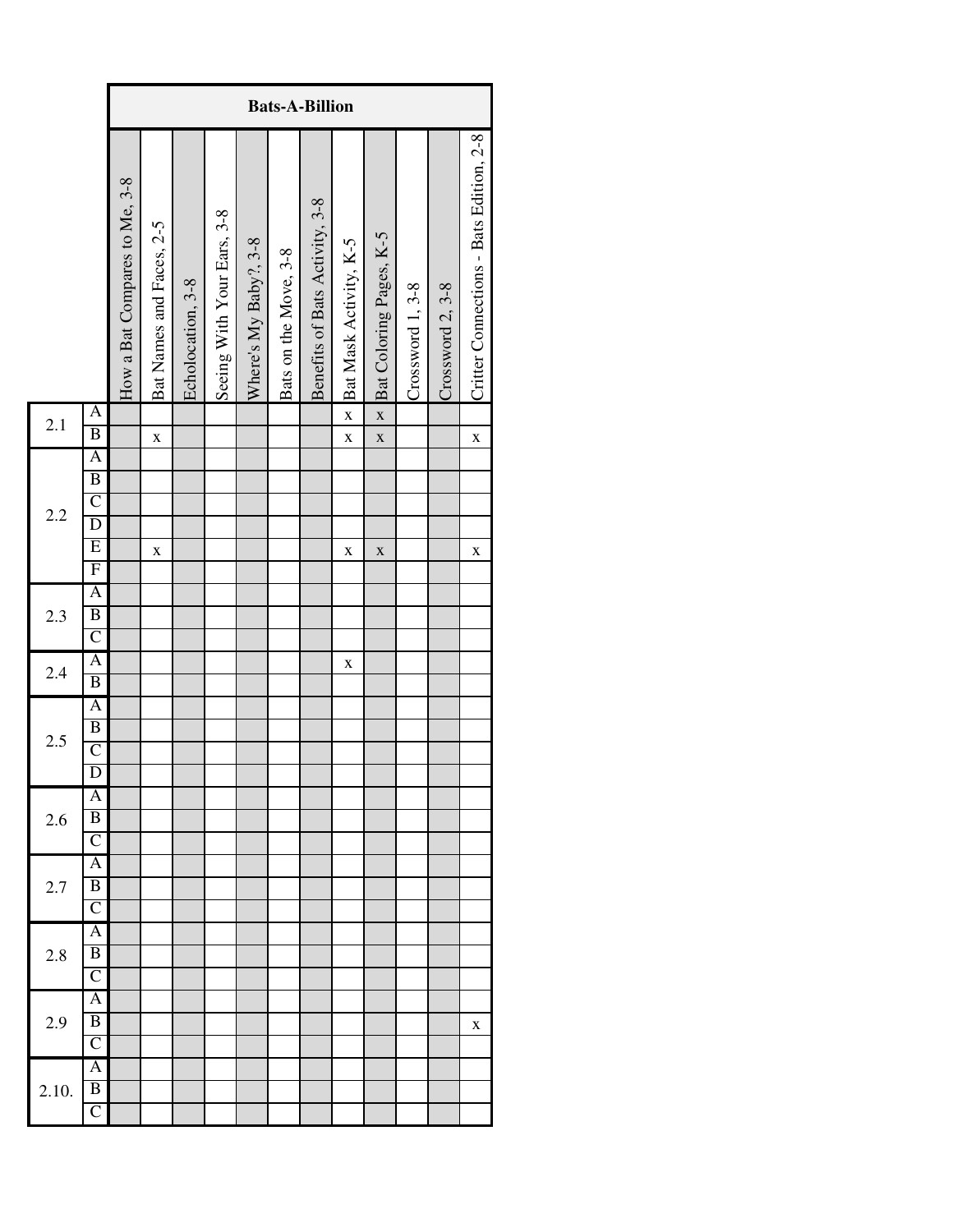|       |                                           |                               |                          |                             |                            |                                        |                            | <b>Bats-A-Billion</b>          |                        |                         |                  |                  |                                         |
|-------|-------------------------------------------|-------------------------------|--------------------------|-----------------------------|----------------------------|----------------------------------------|----------------------------|--------------------------------|------------------------|-------------------------|------------------|------------------|-----------------------------------------|
|       |                                           | How a Bat Compares to Me, 3-8 | Bat Names and Faces, 2-5 | Echolocation, 3-8           | Seeing With Your Ears, 3-8 | $\times$ Where's My Baby?, 3-8         | Bats on the Move, 3-8      | Benefits of Bats Activity, 3-8 | Bat Mask Activity, K-5 | Bat Coloring Pages, K-5 | Crossword 1, 3-8 | Crossword 2, 3-8 | Critter Connections - Bats Edition, 2-8 |
| 3.1   | $\overline{\mathbf{A}}$<br>$\overline{B}$ | $\mathbf{\overline{X}}$       |                          | $\mathbf{\bar{X}}$          | $\mathbf X$                |                                        | $\mathbf X$                | $\mathbf{x}$                   | $\mathbf X$            | $\overline{\mathbf{x}}$ |                  |                  |                                         |
|       | A                                         | $\mathbf{\overline{X}}$       | $\bf{X}$                 | $\mathbf{X}$<br>$\mathbf X$ | $\bf{X}$<br>$\bf{X}$       | $\mathbf{\overline{X}}$<br>$\mathbf X$ | $\mathbf X$<br>$\mathbf X$ | $\mathbf{X}$<br>$\mathbf X$    | $\mathbf X$            | $\mathbf X$             | $\bf{X}$         | $\mathbf X$      | $\bf{X}$                                |
|       | $\overline{B}$                            | $\mathbf{\bar{X}}$            |                          |                             |                            |                                        |                            |                                |                        |                         |                  |                  |                                         |
|       | $\overline{C}$                            |                               |                          |                             |                            |                                        |                            |                                |                        |                         |                  |                  |                                         |
| 3.2   | $\overline{D}$                            | $\mathbf X$                   |                          | $\mathbf X$                 | $\mathbf X$                |                                        | $\mathbf X$                | $\mathbf X$                    |                        |                         |                  |                  |                                         |
|       | $\overline{E}$                            |                               |                          |                             |                            |                                        |                            |                                |                        |                         |                  |                  |                                         |
|       | $\overline{F}$                            | $\mathbf X$                   | $\bf{X}$                 | $\mathbf X$                 | $\bf{X}$                   | $\mathbf X$                            | $\mathbf X$                | $\mathbf X$                    | $\bf{X}$               | $\mathbf X$             | $\bf{X}$         | $\mathbf X$      | X                                       |
| 3.3   | A                                         | $\mathbf{\bar{X}}$            | $\mathbf X$              | $\mathbf X$                 | $\bf{X}$                   | $\mathbf X$                            | $\mathbf X$                | $\mathbf X$                    | $\mathbf X$            | $\mathbf X$             | $\bf{X}$         | $\mathbf X$      | X                                       |
|       | $\overline{B}$                            |                               |                          |                             |                            |                                        |                            |                                |                        |                         |                  |                  |                                         |
|       | $\overline{C}$<br>$\overline{A}$          |                               |                          |                             | $\bf{X}$                   | $\mathbf X$                            |                            |                                |                        |                         |                  |                  |                                         |
| 3.4   | A                                         | $\mathbf X$                   |                          | $\mathbf X$                 | X                          | $\mathbf X$                            |                            |                                | $\mathbf X$            |                         |                  |                  |                                         |
|       | $\overline{B}$                            |                               |                          |                             |                            |                                        |                            |                                |                        |                         |                  |                  |                                         |
| 3.5   | $\overline{\rm C}$                        |                               |                          |                             |                            |                                        |                            |                                |                        |                         |                  |                  |                                         |
|       | $\overline{D}$                            |                               |                          |                             |                            |                                        |                            |                                |                        |                         |                  |                  |                                         |
|       | A                                         |                               |                          |                             |                            |                                        |                            |                                |                        |                         |                  |                  |                                         |
| 3.6   | B                                         |                               |                          |                             |                            |                                        |                            |                                |                        |                         |                  |                  |                                         |
|       | $\overline{\rm C}$                        |                               |                          |                             |                            |                                        |                            |                                |                        |                         |                  |                  |                                         |
|       | A                                         |                               |                          |                             |                            |                                        |                            |                                |                        |                         |                  |                  |                                         |
| 3.7   | $\overline{B}$<br>$\overline{\rm C}$      |                               |                          |                             |                            |                                        |                            |                                |                        |                         |                  |                  |                                         |
|       | D                                         |                               |                          |                             |                            |                                        |                            | X                              |                        |                         |                  |                  |                                         |
|       | $\overline{\rm A}$                        |                               |                          |                             |                            |                                        |                            |                                |                        |                         |                  |                  |                                         |
|       | B                                         |                               |                          |                             |                            |                                        |                            |                                |                        |                         |                  |                  |                                         |
| 3.8   | $\overline{\mathsf{C}}$                   |                               |                          |                             |                            |                                        |                            |                                |                        |                         |                  |                  |                                         |
|       | D                                         |                               |                          |                             |                            |                                        |                            |                                |                        |                         |                  |                  |                                         |
|       | $\overline{\mathbf{A}}$                   |                               |                          | $\mathbf X$                 | X                          | $\mathbf X$                            | X                          | X                              |                        |                         | X                | $\mathbf X$      | X                                       |
| 3.9   | B                                         |                               |                          |                             |                            |                                        |                            |                                |                        |                         |                  |                  |                                         |
|       | $\overline{\rm C}$                        |                               |                          |                             | X                          |                                        | X                          |                                |                        |                         |                  |                  |                                         |
| 3.10. | $\overline{\mathbf{A}}$<br>$\overline{B}$ | $\mathbf X$                   | X                        | X                           | X                          | X                                      | $\mathbf X$                | X                              | X                      |                         | X                | $\mathbf X$      | X                                       |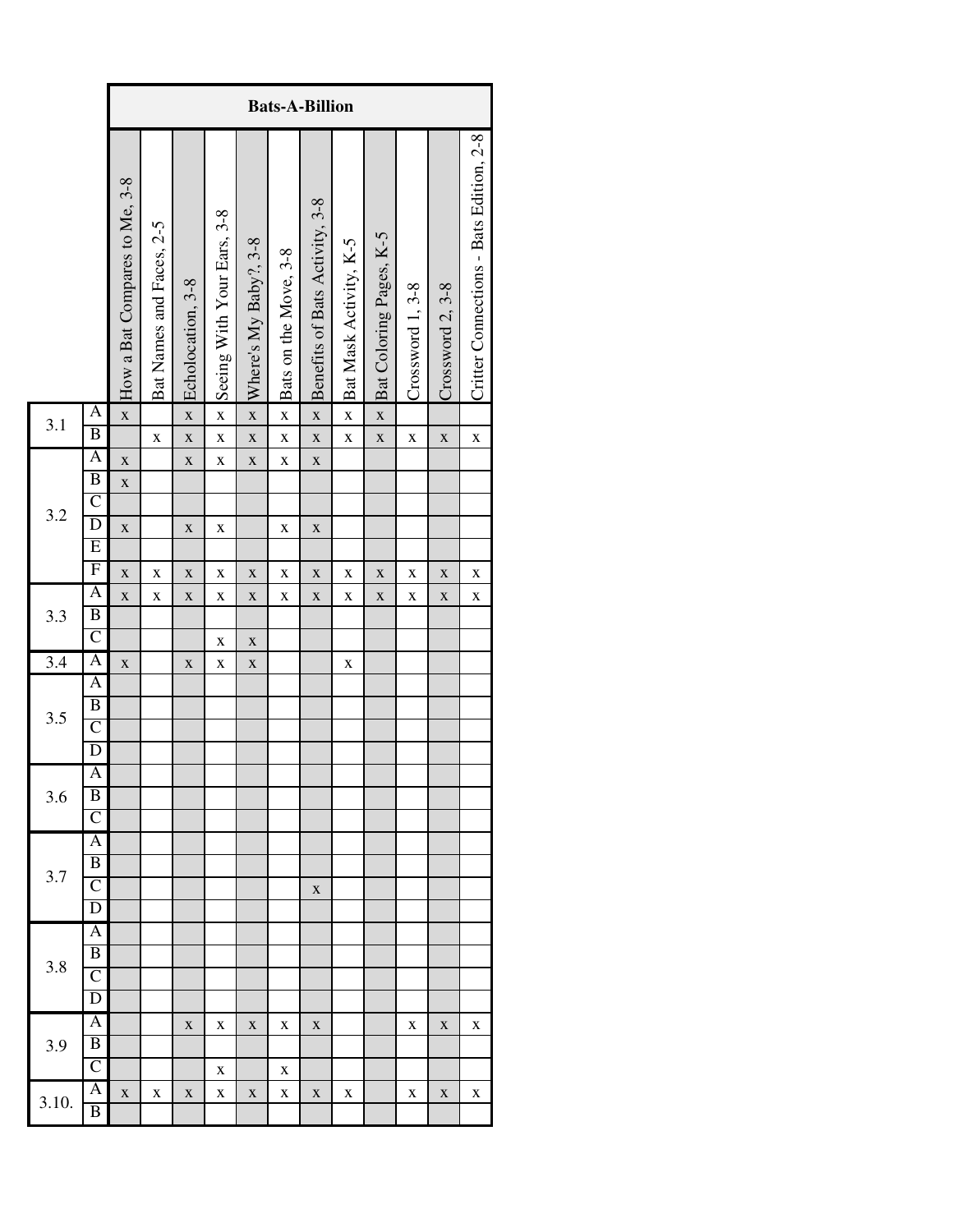|       |                                           |                               |                          |                             |                            |                             | <b>Bats-A-Billion</b>      |                                |                        |                         |                  |                  |                                         |
|-------|-------------------------------------------|-------------------------------|--------------------------|-----------------------------|----------------------------|-----------------------------|----------------------------|--------------------------------|------------------------|-------------------------|------------------|------------------|-----------------------------------------|
|       |                                           | How a Bat Compares to Me, 3-8 | Bat Names and Faces, 2-5 | Echolocation, 3-8           | Seeing With Your Ears, 3-8 | Where's My Baby?, 3-8       | Bats on the Move, 3-8      | Benefits of Bats Activity, 3-8 | Bat Mask Activity, K-5 | Bat Coloring Pages, K-5 | Crossword 1, 3-8 | Crossword 2, 3-8 | Critter Connections - Bats Edition, 2-8 |
| 4.1   | $\overline{\mathsf{A}}$<br>B              | $\overline{\mathbf{X}}$       |                          | $\overline{\mathbf{X}}$     | $\bf{X}$                   | $\overline{\mathbf{X}}$     | $\bf{X}$                   | $\mathbf{x}$                   | $\mathbf X$            | $\mathbf{\overline{X}}$ |                  |                  |                                         |
|       | $\overline{\mathsf{A}}$                   | $\mathbf{\overline{X}}$       | $\bf{X}$                 | $\mathbf{X}$<br>$\mathbf X$ | $\mathbf X$<br>$\bf{X}$    | $\mathbf{x}$<br>$\mathbf X$ | $\mathbf X$<br>$\mathbf X$ | $\mathbf{x}$<br>$\mathbf X$    | $\mathbf{\bar{X}}$     | $\mathbf X$             | $\bf{X}$         | $\mathbf X$      | $\mathbf X$                             |
|       | $\overline{B}$                            | $\mathbf{\bar{X}}$            |                          |                             |                            |                             |                            |                                |                        |                         |                  |                  |                                         |
|       | $\overline{C}$                            |                               |                          |                             |                            |                             |                            |                                |                        |                         |                  |                  |                                         |
| 4.2   | $\overline{\mathrm{D}}$                   | $\mathbf X$                   |                          | $\mathbf X$                 | $\mathbf X$                |                             | $\mathbf X$                | $\mathbf X$                    |                        |                         |                  |                  |                                         |
|       | $\overline{E}$                            |                               |                          |                             |                            |                             |                            |                                |                        |                         |                  |                  |                                         |
|       | $\overline{F}$                            | $\bf{X}$                      | $\mathbf X$              | $\mathbf X$                 | $\bf{X}$                   | $\mathbf X$                 | $\mathbf X$                | $\mathbf X$                    | $\bf{X}$               | X                       | $\bf{X}$         | $\mathbf X$      | $\bf{X}$                                |
|       | A                                         | $\overline{\mathbf{X}}$       | $\bf{X}$                 | $\mathbf X$                 | $\bf{X}$                   | $\mathbf X$                 | $\bf{X}$                   | $\mathbf X$                    | $\bf{X}$               | $\mathbf X$             | $\bf{X}$         | $\mathbf X$      | X                                       |
| 4.3   | $\overline{B}$<br>$\overline{C}$          |                               |                          |                             |                            |                             |                            |                                |                        |                         |                  |                  |                                         |
|       | A                                         |                               |                          |                             | $\bf{X}$                   | $\mathbf X$                 |                            |                                |                        |                         |                  |                  |                                         |
| 4.4   | A                                         | $\mathbf X$                   |                          | $\mathbf X$                 | $\mathbf X$                | $\mathbf X$                 |                            |                                | X                      | X                       |                  |                  |                                         |
| 4.5   | $\overline{\mathbf{B}}$                   |                               |                          |                             |                            |                             |                            |                                |                        |                         |                  |                  |                                         |
|       | A                                         |                               |                          |                             |                            |                             |                            |                                |                        |                         |                  |                  |                                         |
|       | $\overline{B}$                            |                               |                          |                             |                            |                             |                            |                                |                        |                         |                  |                  |                                         |
| 4.6   | $\overline{C}$                            |                               |                          |                             |                            |                             |                            |                                |                        |                         |                  |                  |                                         |
|       | D                                         |                               |                          |                             |                            |                             |                            |                                |                        |                         |                  |                  |                                         |
|       | A                                         |                               |                          |                             |                            |                             |                            |                                |                        |                         |                  |                  |                                         |
| 4.7   | B                                         |                               |                          |                             |                            |                             |                            |                                |                        |                         |                  |                  |                                         |
|       | $\overline{\rm C}$                        |                               |                          |                             |                            |                             |                            | $\mathbf X$                    |                        |                         |                  |                  |                                         |
|       | $\overline{\mathbf{A}}$<br>$\overline{B}$ |                               |                          |                             |                            |                             |                            |                                |                        |                         |                  |                  |                                         |
| 4.8   | $\overline{\text{C}}$                     |                               |                          |                             |                            |                             |                            |                                |                        |                         |                  |                  |                                         |
|       | $\overline{\mathbf{A}}$                   | $\bf{X}$                      |                          |                             |                            |                             |                            | $\mathbf X$                    |                        |                         |                  |                  |                                         |
| 4.9   | $\overline{B}$                            |                               |                          |                             |                            |                             |                            |                                |                        |                         |                  |                  |                                         |
|       | $\overline{\mathbf{A}}$                   |                               | $\mathbf X$              | $\mathbf X$                 | X                          | $\mathbf X$                 | X                          |                                | X                      |                         | X                | $\mathbf X$      | X                                       |
| 4.10. | $\overline{B}$                            |                               |                          |                             |                            |                             |                            |                                |                        |                         |                  |                  |                                         |
|       | $\overline{C}$                            |                               |                          |                             |                            |                             |                            |                                |                        |                         |                  |                  |                                         |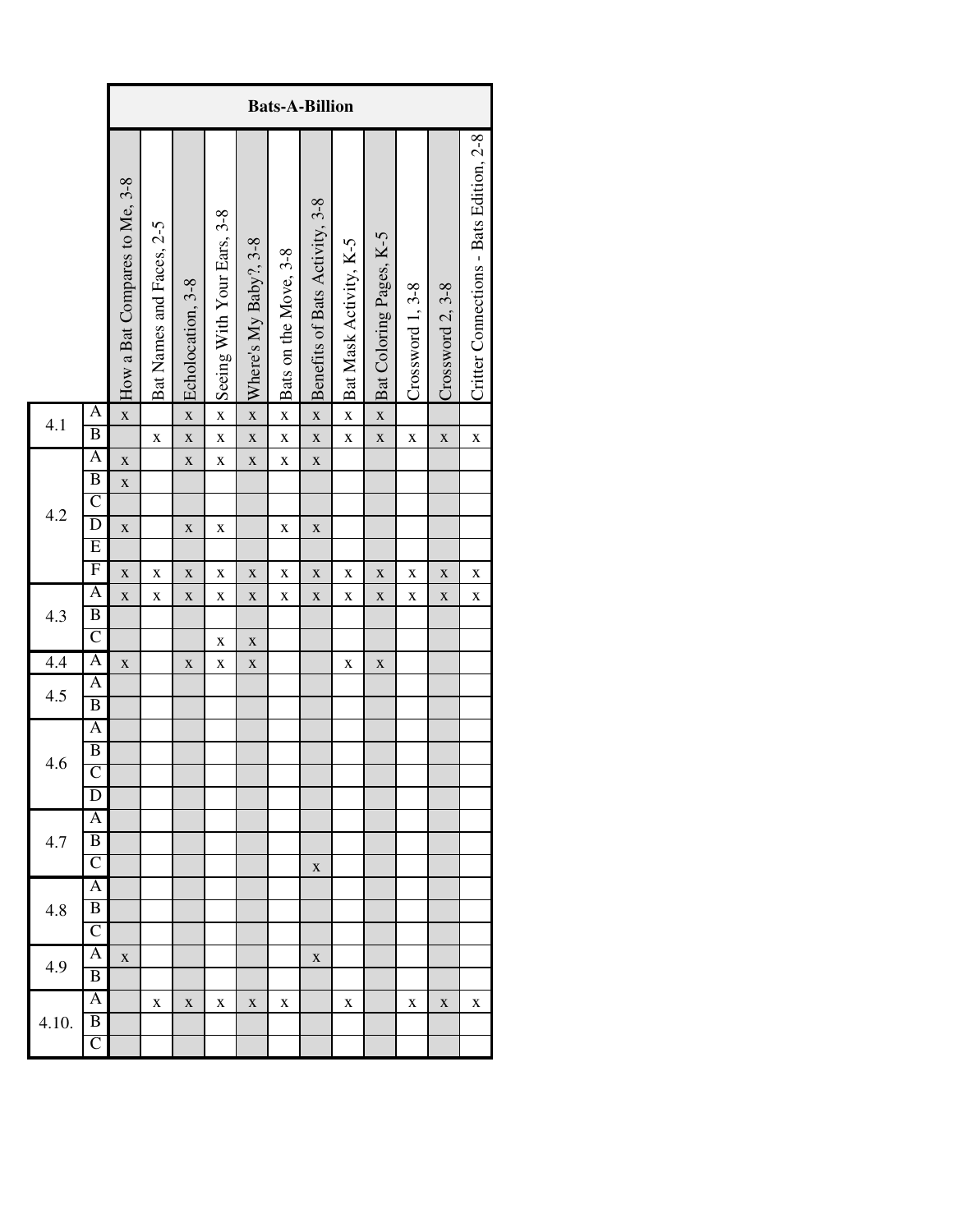|       |                              |                               |                          |                         |                            |                         |                       | <b>Bats-A-Billion</b>          |                        |                         |                  |                  |                                         |
|-------|------------------------------|-------------------------------|--------------------------|-------------------------|----------------------------|-------------------------|-----------------------|--------------------------------|------------------------|-------------------------|------------------|------------------|-----------------------------------------|
|       |                              | How a Bat Compares to Me, 3-8 | Bat Names and Faces, 2-5 | Echolocation, 3-8       | Seeing With Your Ears, 3-8 | Where's My Baby?, 3-8   | Bats on the Move, 3-8 | Benefits of Bats Activity, 3-8 | Bat Mask Activity, K-5 | Bat Coloring Pages, K-5 | Crossword 1, 3-8 | Crossword 2, 3-8 | Critter Connections - Bats Edition, 2-8 |
| 5.1   | A<br>$\overline{\mathbf{B}}$ | $\overline{\mathbf{X}}$       |                          | $\overline{\mathbf{X}}$ | $\bf{X}$                   | $\overline{\mathbf{x}}$ | $\mathbf X$           | $\overline{\mathbf{X}}$        | $\mathbf X$            | $\mathbf{x}$            |                  |                  |                                         |
|       | A                            |                               | $\bf{X}$                 | $\mathbf X$             | $\bf{X}$                   | $\mathbf X$             | $\mathbf X$           | $\mathbf X$                    | $\mathbf X$            | $\mathbf X$             | X                | $\mathbf X$      | X                                       |
|       | $\overline{B}$               |                               |                          |                         |                            |                         | $\mathbf X$           |                                |                        |                         |                  |                  |                                         |
|       | $\mathsf{C}$                 | $\mathbf X$                   |                          | $\mathbf X$             | $\mathbf X$                | $\mathbf X$             |                       | $\mathbf X$                    |                        |                         |                  |                  |                                         |
| 5.2   | $\overline{\mathrm{D}}$      | $\mathbf X$<br>$\mathbf X$    |                          | $\mathbf X$             | $\mathbf X$                |                         | $\mathbf X$           | $\mathbf X$                    |                        |                         |                  |                  |                                         |
|       | $\overline{E}$               |                               |                          |                         |                            |                         |                       |                                |                        |                         |                  |                  |                                         |
|       | $\overline{F}$               | $\mathbf X$                   | X                        | $\mathbf X$             | $\mathbf X$                | $\mathbf X$             | $\mathbf X$           | $\mathbf X$                    | $\mathbf X$            | $\mathbf X$             | X                | $\mathbf X$      | $\mathbf X$                             |
|       | G                            |                               |                          |                         |                            |                         |                       |                                |                        |                         |                  |                  |                                         |
|       | A                            | $\bf{X}$                      | X                        | $\mathbf X$             | $\mathbf X$                | $\mathbf X$             | $\mathbf X$           | $\mathbf X$                    | $\mathbf X$            | $\mathbf X$             | X                | $\mathbf X$      | $\mathbf X$                             |
| 5.3   | $\overline{B}$               |                               |                          |                         |                            |                         |                       |                                |                        |                         |                  |                  |                                         |
|       | $\overline{C}$               |                               |                          |                         | $\mathbf X$                | $\mathbf X$             |                       |                                |                        |                         |                  |                  |                                         |
| 5.4   | A                            | $\mathbf X$                   |                          | $\mathbf X$             | $\mathbf X$                | $\mathbf X$             |                       |                                | $\mathbf X$            |                         |                  |                  |                                         |
|       | A                            |                               |                          |                         |                            |                         |                       |                                |                        |                         |                  |                  |                                         |
| 5.5   | $\overline{B}$               |                               |                          |                         |                            |                         |                       |                                |                        |                         |                  |                  |                                         |
|       | $\overline{C}$               |                               |                          |                         |                            |                         |                       |                                |                        |                         |                  |                  |                                         |
|       | A                            |                               |                          |                         |                            |                         |                       |                                |                        |                         |                  |                  |                                         |
| 5.6   | B<br>$\overline{\mathsf{C}}$ |                               |                          |                         |                            |                         |                       |                                |                        |                         |                  |                  |                                         |
|       | D                            |                               |                          |                         |                            |                         |                       |                                |                        |                         |                  |                  |                                         |
|       | A                            |                               |                          |                         |                            |                         |                       |                                |                        |                         |                  |                  |                                         |
| 5.7   | B                            |                               |                          |                         |                            |                         |                       |                                |                        |                         |                  |                  |                                         |
|       | $\overline{\mathbf{A}}$      |                               |                          |                         |                            |                         |                       |                                |                        |                         |                  |                  |                                         |
|       | $\overline{B}$               |                               |                          |                         |                            |                         |                       |                                |                        |                         |                  |                  |                                         |
| 5.8   | $\overline{\rm C}$           |                               |                          |                         |                            |                         |                       |                                |                        |                         |                  |                  |                                         |
|       | D                            |                               |                          |                         |                            |                         |                       |                                |                        |                         |                  |                  |                                         |
|       | A                            |                               |                          | $\mathbf X$             | X                          |                         | X                     | $\mathbf X$                    |                        |                         | X                | $\mathbf X$      | X                                       |
| 5.9   | $\overline{B}$               |                               |                          |                         |                            |                         |                       |                                |                        |                         |                  |                  |                                         |
|       | $\overline{\rm C}$           |                               |                          |                         | X                          |                         | X                     |                                |                        |                         |                  |                  |                                         |
|       | D                            |                               |                          |                         |                            |                         |                       |                                |                        |                         |                  |                  |                                         |
| 5.10. | $\overline{\mathbf{A}}$      | $\mathbf X$                   | X                        | X                       | X                          | X                       | X                     | X                              | X                      |                         | X                | X                | X                                       |
|       | B                            |                               |                          |                         |                            |                         |                       |                                |                        |                         |                  |                  |                                         |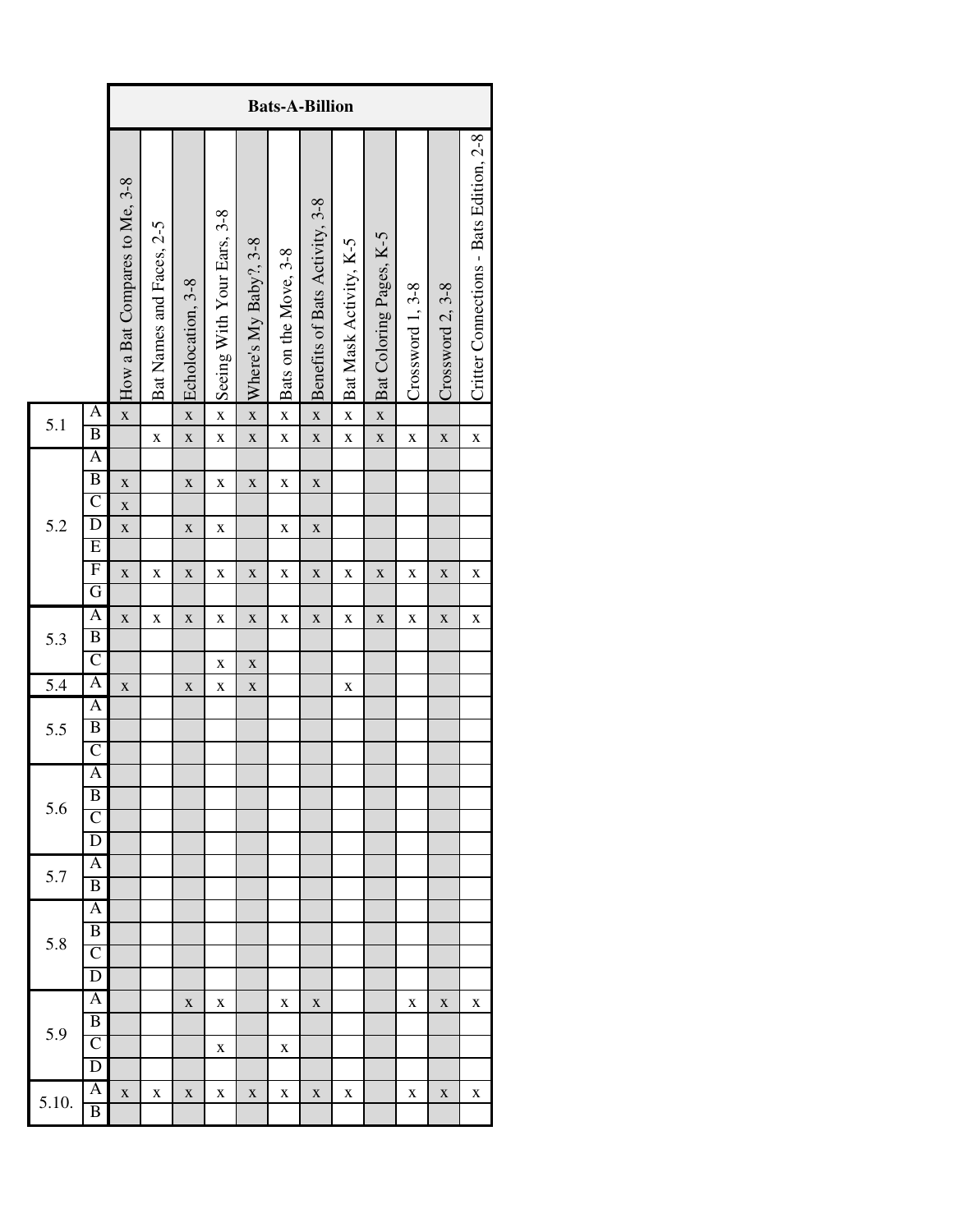|       |                                         |                               | <b>Bats-A-Billion</b>    |                         |                            |                            |                         |                                |                        |                         |                  |                  |                                         |  |
|-------|-----------------------------------------|-------------------------------|--------------------------|-------------------------|----------------------------|----------------------------|-------------------------|--------------------------------|------------------------|-------------------------|------------------|------------------|-----------------------------------------|--|
|       |                                         | How a Bat Compares to Me, 3-8 | Bat Names and Faces, 2-5 | Echolocation, 3-8       | Seeing With Your Ears, 3-8 | Where's My Baby?, 3-8      | Bats on the Move, 3-8   | Benefits of Bats Activity, 3-8 | Bat Mask Activity, K-5 | Bat Coloring Pages, K-5 | Crossword 1, 3-8 | Crossword 2, 3-8 | Critter Connections - Bats Edition, 2-8 |  |
| 6.1   | A                                       | $\overline{\mathbf{x}}$       |                          | $\overline{\mathbf{x}}$ | $\overline{\mathbf{X}}$    | $\overline{\mathbf{x}}$    | $\overline{\mathbf{X}}$ | $\overline{\mathbf{x}}$        |                        |                         |                  |                  |                                         |  |
|       | B                                       |                               |                          | $\mathbf{x}$            | $\mathbf{x}$               | $\mathbf{x}$               | $\mathbf{x}$            | $\mathbf{x}$                   |                        |                         | X                | X                | $\mathbf{\bar{X}}$                      |  |
|       | A                                       | $\mathbf x$                   |                          | $\mathbf x$             | $\bf{X}$                   | $\mathbf{x}$               | X                       | $\mathbf{x}$                   |                        |                         |                  |                  |                                         |  |
|       | $\overline{\mathbf{B}}$<br>$\mathsf{C}$ |                               |                          |                         |                            |                            |                         |                                |                        |                         |                  |                  |                                         |  |
| 6.2   | $\overline{\mathbb{D}}$                 | $\bf{X}$                      |                          |                         |                            |                            | X                       |                                |                        |                         |                  |                  |                                         |  |
|       | E                                       |                               |                          |                         |                            |                            |                         |                                |                        |                         |                  |                  |                                         |  |
|       | A                                       | $\mathbf{\bar{X}}$            |                          | X                       | X                          | X                          | X                       | X                              |                        |                         | X                | X                | X                                       |  |
|       | $\overline{B}$                          | $\mathbf x$                   |                          | X                       | X                          | X                          | X                       | X                              |                        |                         | X                | X                | X                                       |  |
| 6.3   | $\overline{\rm c}$                      |                               |                          |                         |                            |                            |                         |                                |                        |                         |                  |                  |                                         |  |
|       | $\overline{\mathbf{D}}$                 |                               |                          |                         |                            |                            |                         |                                |                        |                         |                  |                  |                                         |  |
|       | A                                       | X                             |                          | X                       | X<br>X                     | $\mathbf x$<br>$\mathbf X$ |                         |                                |                        |                         |                  |                  |                                         |  |
| 6.4   | B                                       |                               |                          |                         |                            |                            |                         |                                |                        |                         |                  |                  |                                         |  |
|       | A                                       |                               |                          |                         |                            |                            |                         |                                |                        |                         |                  |                  |                                         |  |
| 6.5   | B                                       |                               |                          |                         |                            |                            |                         |                                |                        |                         |                  |                  |                                         |  |
|       | $\overline{\rm c}$                      |                               |                          |                         |                            |                            |                         |                                |                        |                         |                  |                  |                                         |  |
|       | A                                       |                               |                          |                         |                            |                            |                         |                                |                        |                         |                  |                  |                                         |  |
| 6.6   | B                                       |                               |                          |                         |                            |                            |                         |                                |                        |                         |                  |                  |                                         |  |
|       | C                                       |                               |                          |                         |                            |                            |                         |                                |                        |                         |                  |                  |                                         |  |
| 6.7   | A                                       |                               |                          |                         |                            |                            |                         |                                |                        |                         |                  |                  |                                         |  |
|       | A                                       |                               |                          |                         |                            |                            |                         |                                |                        |                         |                  |                  |                                         |  |
|       | B                                       |                               |                          |                         |                            |                            |                         |                                |                        |                         |                  |                  |                                         |  |
| 6.8   | C                                       |                               |                          |                         |                            |                            |                         |                                |                        |                         |                  |                  |                                         |  |
|       | D                                       |                               |                          |                         |                            |                            |                         |                                |                        |                         |                  |                  |                                         |  |
|       | E                                       |                               |                          |                         |                            |                            |                         |                                |                        |                         |                  |                  |                                         |  |
|       | $\overline{A}$<br>B                     |                               |                          |                         |                            |                            |                         |                                |                        |                         |                  |                  |                                         |  |
| 6.9   | $\overline{\rm c}$                      |                               |                          |                         |                            |                            |                         |                                |                        |                         |                  |                  |                                         |  |
|       | A                                       |                               |                          |                         |                            |                            |                         |                                |                        |                         |                  |                  |                                         |  |
|       | $\overline{B}$                          |                               |                          |                         |                            |                            |                         |                                |                        |                         |                  |                  |                                         |  |
| 6.10. | $\overline{\rm C}$                      |                               |                          |                         |                            |                            |                         |                                |                        |                         |                  |                  |                                         |  |
|       | $\overline{D}$                          |                               |                          |                         |                            |                            |                         |                                |                        |                         |                  |                  |                                         |  |
|       | A                                       |                               |                          |                         |                            |                            |                         |                                |                        |                         |                  |                  |                                         |  |
| 6.11  | B                                       |                               |                          |                         |                            |                            |                         |                                |                        |                         |                  |                  |                                         |  |
|       | $\overline{\rm C}$                      |                               |                          |                         |                            |                            |                         |                                |                        |                         |                  |                  |                                         |  |
|       | $\overline{A}$                          |                               |                          |                         |                            |                            |                         |                                |                        |                         |                  |                  |                                         |  |
|       | B                                       |                               |                          |                         |                            |                            |                         |                                |                        |                         |                  |                  |                                         |  |
|       | C                                       |                               |                          |                         |                            |                            |                         |                                |                        |                         |                  |                  |                                         |  |
| 6.12  | $\overline{D}$                          |                               |                          |                         |                            |                            |                         |                                |                        |                         | X                |                  |                                         |  |
|       | Ε                                       |                               |                          |                         |                            |                            |                         |                                |                        |                         |                  |                  |                                         |  |
|       | F                                       |                               |                          |                         |                            |                            |                         |                                |                        |                         |                  |                  |                                         |  |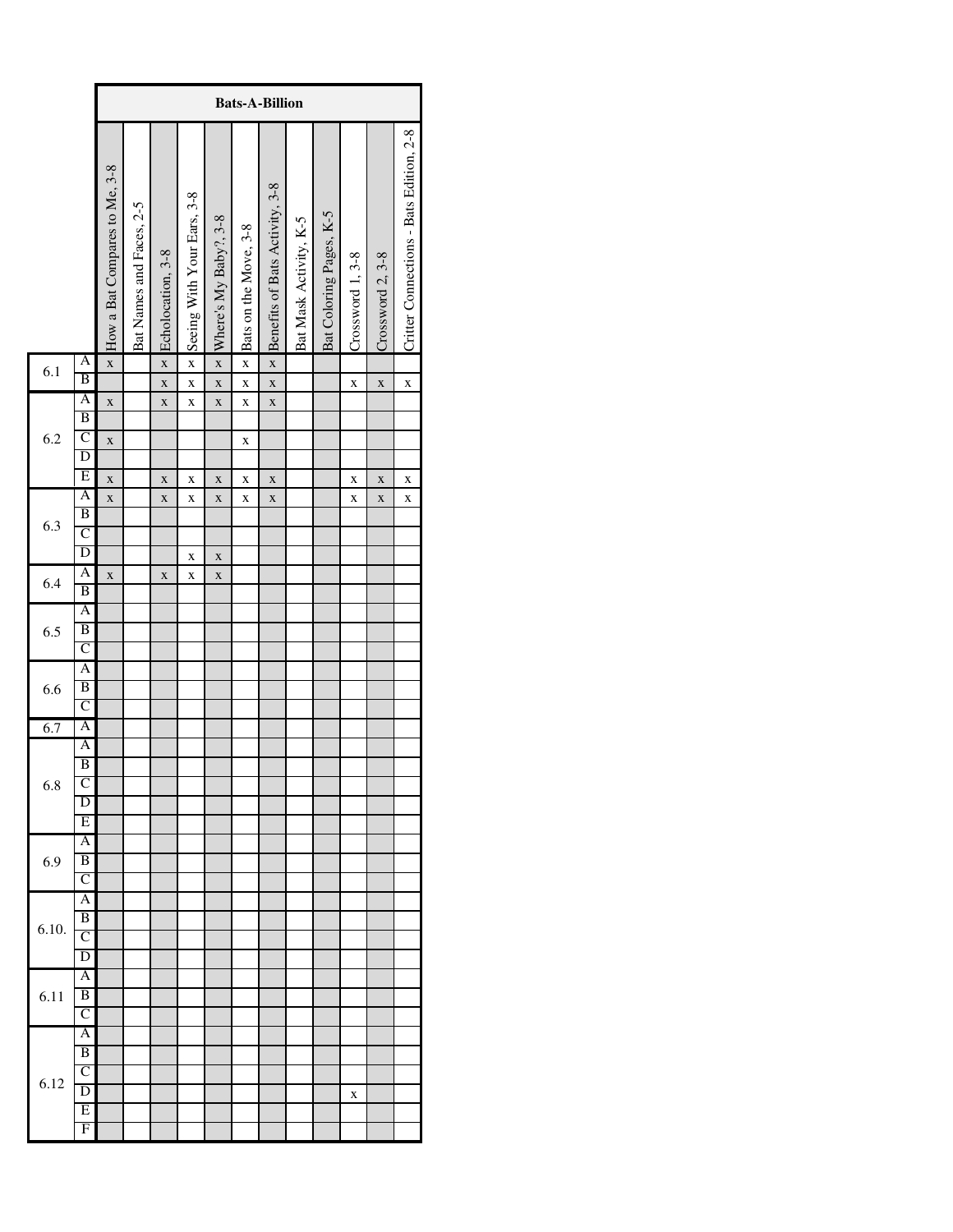|       |                                           |                               | <b>Bats-A-Billion</b>    |                         |                            |                         |                       |                                |                        |                         |                  |                  |                                         |  |  |
|-------|-------------------------------------------|-------------------------------|--------------------------|-------------------------|----------------------------|-------------------------|-----------------------|--------------------------------|------------------------|-------------------------|------------------|------------------|-----------------------------------------|--|--|
|       |                                           | How a Bat Compares to Me, 3-8 | Bat Names and Faces, 2-5 | Echolocation, 3-8       | Seeing With Your Ears, 3-8 | Where's My Baby?, 3-8   | Bats on the Move, 3-8 | Benefits of Bats Activity, 3-8 | Bat Mask Activity, K-5 | Bat Coloring Pages, K-5 | Crossword 1, 3-8 | Crossword 2, 3-8 | Critter Connections - Bats Edition, 2-8 |  |  |
| 7.1   | A                                         | $\mathbf{\bar{X}}$            |                          | $\mathbf{\overline{X}}$ | $\mathbf{x}$               | $\overline{\mathbf{X}}$ | $\mathbf{x}$          | $\overline{\mathbf{X}}$        |                        |                         |                  |                  |                                         |  |  |
|       | $\bf{B}$                                  |                               |                          | $\mathbf{X}$            | $\mathbf{\bar{X}}$         | $\mathbf{\bar{X}}$      | $\mathbf{\bar{X}}$    | $\mathbf{x}$                   |                        |                         | $\bf{X}$         | $\mathbf X$      | $\bf{X}$                                |  |  |
|       | $\overline{A}$<br>$\overline{\mathbf{B}}$ | $\bf{X}$                      |                          | $\mathbf X$             | $\bf{X}$                   | $\mathbf X$             | $\bf{X}$              | $\mathbf X$                    |                        |                         |                  |                  |                                         |  |  |
| 7.2   | $\overline{\rm C}$                        | $\mathbf X$                   |                          |                         |                            |                         | $\mathbf X$           |                                |                        |                         |                  |                  |                                         |  |  |
|       | D                                         |                               |                          |                         |                            |                         |                       |                                |                        |                         |                  |                  |                                         |  |  |
|       | Ε                                         | $\mathbf X$                   |                          | $\mathbf X$             | X                          | $\mathbf X$             | X                     | $\mathbf X$                    |                        |                         | X                | X                | X                                       |  |  |
|       | A                                         | $\mathbf{\bar{X}}$            |                          | $\mathbf X$             | X                          | $\mathbf X$             | X                     | $\mathbf X$                    |                        |                         | X                | X                | X                                       |  |  |
|       | B                                         |                               |                          |                         |                            |                         |                       |                                |                        |                         |                  |                  |                                         |  |  |
| 7.3   | $\mathsf{C}$                              |                               |                          |                         |                            |                         |                       |                                |                        |                         |                  |                  |                                         |  |  |
|       | $\mathbf D$                               |                               |                          |                         | X                          | $\mathbf X$             |                       |                                |                        |                         |                  |                  |                                         |  |  |
| 7.4   | A                                         | $\mathbf X$                   |                          | $\mathbf X$             | X                          | $\mathbf X$             |                       |                                |                        |                         |                  |                  |                                         |  |  |
|       | B                                         |                               |                          |                         |                            |                         |                       |                                |                        |                         |                  |                  |                                         |  |  |
| 7.5   | A                                         |                               |                          |                         |                            |                         |                       |                                |                        |                         |                  |                  |                                         |  |  |
|       | B                                         |                               |                          |                         |                            |                         |                       |                                |                        |                         |                  |                  |                                         |  |  |
| 7.6   | A<br>A                                    |                               |                          |                         |                            |                         |                       |                                |                        |                         |                  |                  |                                         |  |  |
| 7.7   | $\overline{\mathbf{B}}$                   |                               |                          |                         |                            |                         |                       |                                |                        |                         |                  |                  |                                         |  |  |
|       | A                                         |                               |                          |                         |                            |                         |                       |                                |                        |                         |                  |                  |                                         |  |  |
| 7.8   | $\overline{\mathbf{B}}$                   |                               |                          |                         |                            |                         |                       |                                |                        |                         |                  |                  |                                         |  |  |
|       | $\overline{\rm c}$                        |                               |                          |                         |                            |                         |                       |                                |                        |                         |                  |                  |                                         |  |  |
|       | A                                         |                               |                          |                         |                            |                         |                       |                                |                        |                         |                  |                  |                                         |  |  |
| 7.9   | $\overline{B}$                            |                               |                          |                         |                            |                         |                       |                                |                        |                         |                  |                  |                                         |  |  |
|       | $\overline{A}$                            |                               |                          | $\mathbf X$             | X                          | $\mathbf X$             | X                     | X                              |                        |                         | X                | X                | X                                       |  |  |
| 7.10. | $\overline{B}$                            |                               |                          |                         |                            |                         |                       |                                |                        |                         |                  |                  |                                         |  |  |
|       | $\overline{\rm C}$                        |                               |                          |                         |                            |                         |                       |                                |                        |                         |                  |                  |                                         |  |  |
|       | $\overline{A}$                            |                               |                          |                         |                            |                         |                       |                                |                        |                         |                  |                  |                                         |  |  |
| 7.11  | $\overline{B}$                            | $\mathbf X$                   |                          | X                       | X                          | X                       | X                     | X                              |                        |                         |                  |                  | X                                       |  |  |
|       | C                                         |                               |                          |                         |                            |                         |                       |                                |                        |                         |                  |                  |                                         |  |  |
|       | A<br>B                                    | $\mathbf X$                   |                          | $\mathbf X$             | X                          | $\mathbf X$             |                       |                                |                        |                         |                  |                  |                                         |  |  |
|       | $\mathsf{C}$                              |                               |                          |                         |                            |                         |                       |                                |                        |                         |                  |                  |                                         |  |  |
| 7.12  | $\overline{D}$                            |                               |                          |                         |                            |                         |                       |                                |                        |                         |                  |                  |                                         |  |  |
|       | Ε                                         |                               |                          |                         |                            |                         |                       |                                |                        |                         |                  |                  |                                         |  |  |
|       | F                                         |                               |                          |                         |                            |                         |                       |                                |                        |                         |                  |                  |                                         |  |  |
|       | A                                         | $\mathbf X$                   |                          | $\mathbf X$             | X                          | X                       |                       | X                              |                        |                         |                  |                  |                                         |  |  |
| 7.13  | $\overline{B}$                            |                               |                          |                         |                            |                         |                       |                                |                        |                         |                  |                  |                                         |  |  |
|       | A                                         |                               |                          |                         |                            |                         |                       |                                |                        |                         |                  |                  |                                         |  |  |
| 7.14  | B                                         |                               |                          |                         |                            |                         |                       |                                |                        |                         |                  |                  |                                         |  |  |
|       | $\overline{C}$                            |                               |                          |                         |                            |                         |                       |                                |                        |                         |                  |                  |                                         |  |  |